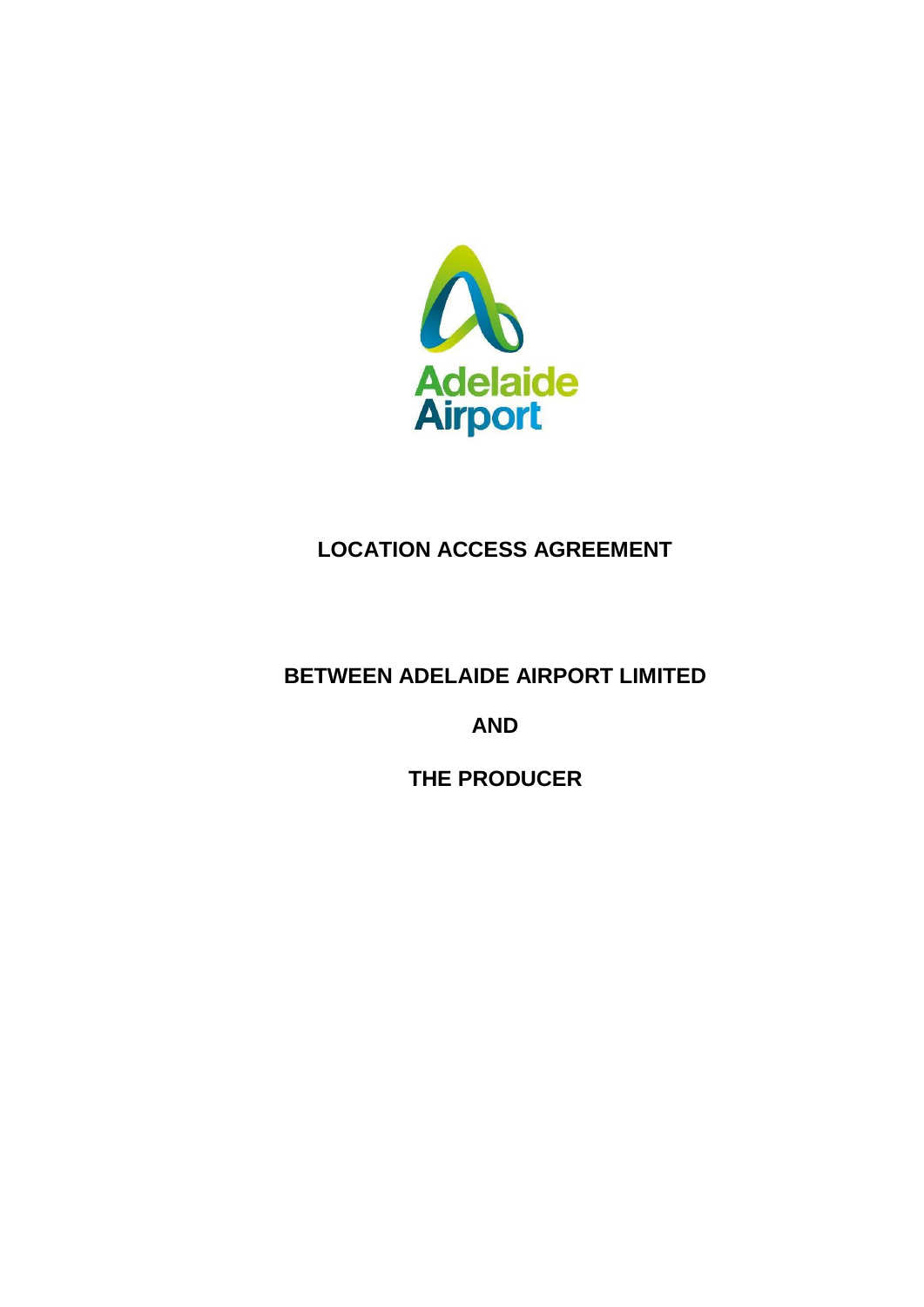# **LOCATION ACCESS AGREEMENT** dated

- **BETWEEN ADELAIDE AIRPORT LIMITED** ACN 075 176 653 of 1 James Schofield Drive Adelaide Airport South Australia (**AAL**)
- **AND** The person or corporation described in Item 1 of the Schedule (**Producer**)

# **RECITALS**

- A. AAL, and its associated entities, are the registered lessee and operator of the properties known as Adelaide Airport and Parafield Airport (**the Airports**).
- B. The Producer wishes to use the portion of the Airports as specified in Item 3 of the Schedule (**Premises**) for the purpose of photographing and recording scenes for the film (**Film**) specified in Item 4 of the Schedule and to be produced by the Producer (**Approved Purpose**) on the terms and conditions contained in this Agreement.

## **AGREEMENT**

## **1. INTERPRETATION**

In this Agreement unless the context otherwise requires:

- 1.1. singular words will also have their plural meaning and vice versa;
- 1.2. a reference to one gender includes all genders;
- 1.3. a reference to a person includes companies and associations;
- 1.4. a reference to a party includes its successors and assigns;
- 1.5. a reference to the consent of a party means the prior written consent of that party;
- 1.6. headings are for convenient reference only and do not affect the interpretation of this Agreement; and
- 1.7. where any party comprises more than one person then all of those persons are joint and severally liable.

## **2. Permission to use Premises**

- 2.1. AAL grants the Producer permission to access and use the Premises to photograph, film and record scenes (interior and/or exterior) for the Film subject to the terms and conditions of this Agreement (**the Permit**).
- 2.2. The Permit to use the Premises includes the right for the Producer to bring personnel and equipment, including props and temporary sets, onto the Premises.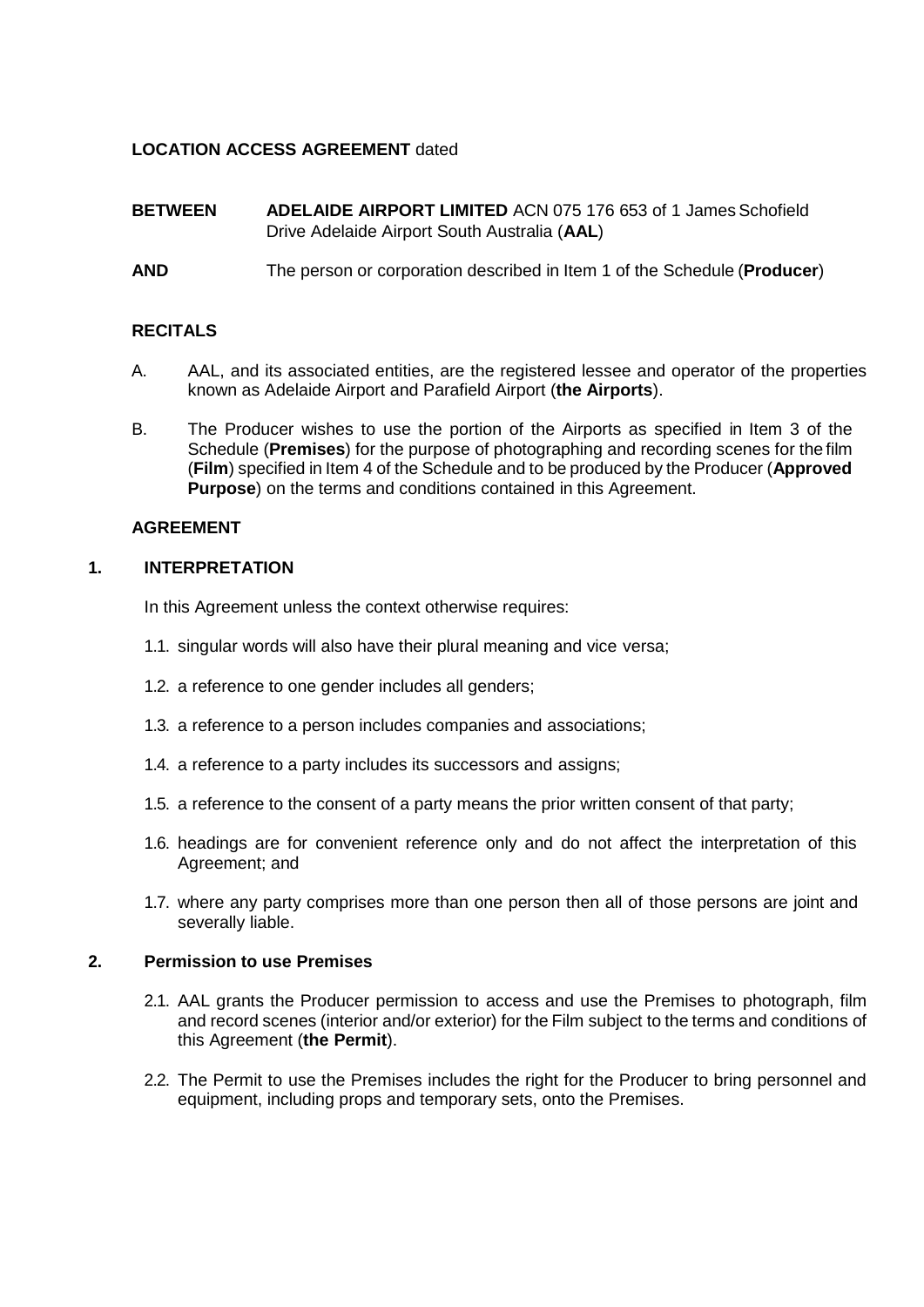## **3. Term of Use of Premises**

- 3.1. The Permit to use the Premises is for the period specified in Item 2 of the Schedule.
- 3.2. The term of the Permit to use the Premises may be extended by mutual agreement in writing.

## **4. Filming and photography – Fees**

4.1. The fee will depend on the scale of filming/ photography and will be determined by AAL after the application has been received.

The fees payable shall be calculated on an hourly basis in accordance with the following:

| Landside                 | \$500 + GST per hour, or part thereof |
|--------------------------|---------------------------------------|
| Airside                  | \$650 + GST per hour, or part thereof |
| Late Filming Request Fee | \$250 + GST per hour, or part thereof |

Should specific AAL personnel or services be required to undertake the activity, a further fee may be levied. Depending on the location, timing and duration of the activity, an additional fee may also be imposed to cover the additional deployment of security or safety personnel. Out-of-hours filming incurs an extra fee of \$500.

- 4.2. All fees are in Australian Dollars and are exclusive of GST, taxes, duties and fees that may apply, unless otherwise stated.
- 4.3. In consideration of AAL granting the Permit to the Producer, AAL will raise an invoice for the relevant fee in accordance with clause 4.1 of this Agreement and Item 5 of the Schedule and the Producer will pay AAL the amount specified in the invoice
- 4.4. Payment by the Producer for the Permit must be made by electronic funds transfer on or before a date which is 30 calendar days after the end of the month in which an invoice for the Permit has been issued by AAL.
- 4.5. If the Producer fails to make payment in accordance with this Agreement or by the due date identified in the invoice, AAL is entitled to payment of interest on any unpaid amounts from the Producer at a rate of 10% per annum, and calculated on a monthly basis. The Producer and AAL agree that this amount is a genuine pre-assessment of AAL's losses.

#### **5. Producer's Obligations**

- 5.1. The Producer must comply with any reasonable request or direction of an AAL representative or employee while using the Premises.
- 5.2. The Producer must not use or permit the Premises to be used for any purpose other than the Approved Purpose.
- 5.3. The Producer must not, without the consent of AAL:
	- (a) erect or place upon the Premises any radio or television aerial or antenna or similar device or equipment which may, in AAL's reasonable opinion, interfere with the operation of the Adelaide Airport; or
	- (b) bring any heavy equipment or machinery onto the Premises which may cause damage to the Premises.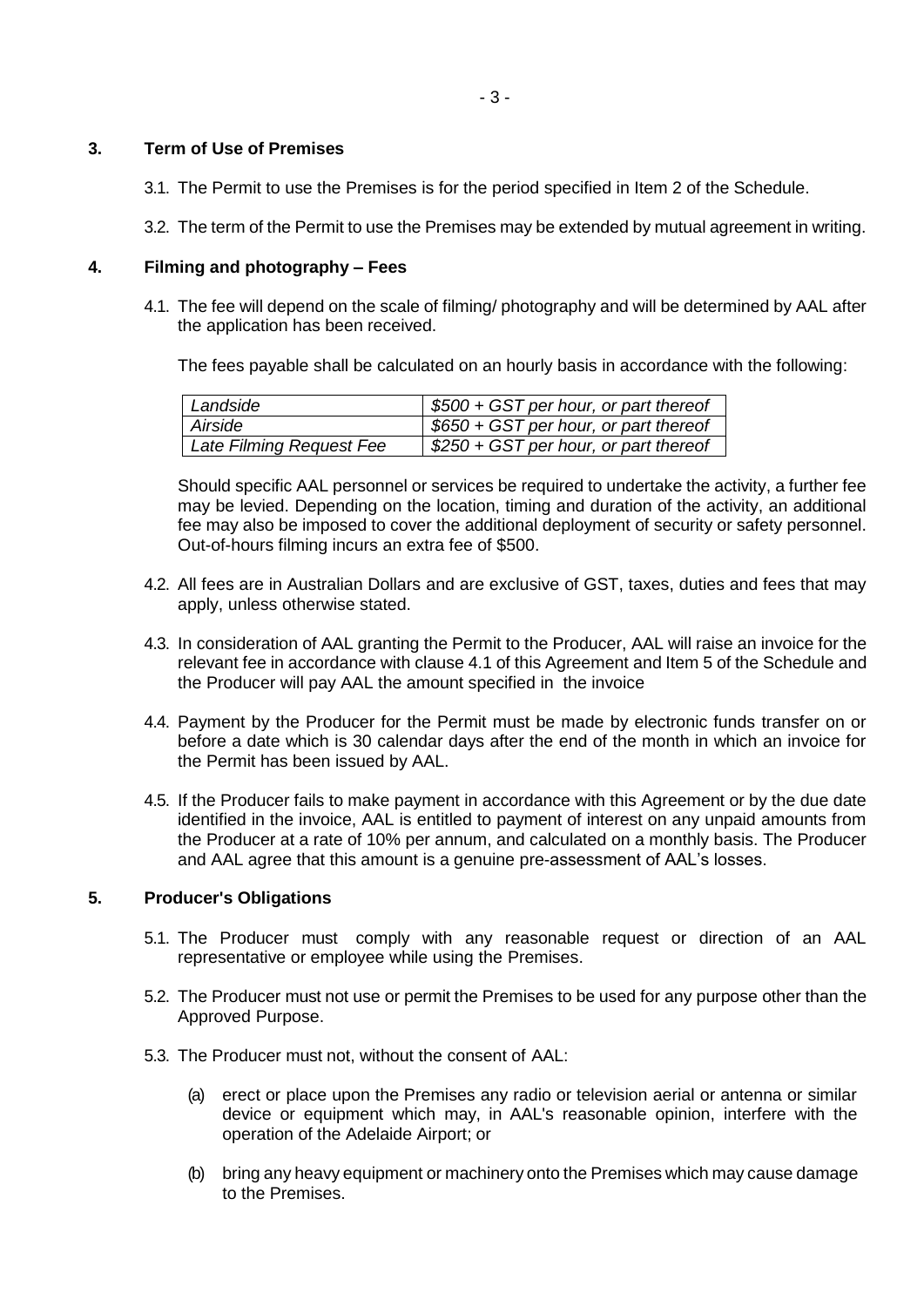- 5.4. If the Producer causes any damage to the Premises or any property or item belonging to AAL or any of its tenants or visitors, the Producer must notify AAL immediately and rectify any such damage or pay AAL an amount equal to the cost of rectifying the damage.
- 5.5. The Producer must give AAL prompt notice in writing of any accident occurring on the Premises and of any defect or want of repair of the Premises and of any circumstances likely to be or cause any damage risk or hazard to the Premises or any person on the Premises.
- 5.6. When the Producer has finished using the Premises, the Producer must remove all personnel and equipment or other articles brought onto the Premises and make good any damages caused to the Premises by the removal of such personnel or equipment.
- 5.7. The Producer must not:
	- (a) communicate with any passenger on the Premises or permit any of its employees or agents to communicate with any passenger on the Premises without the consent of AAL;
	- (b) film any passenger on the Premises or on the property comprising Adelaide Airport if the passenger has indicated that he or she does not wish to be filmed;
	- (c) film any employee of AAL without the express permission of that employee.
- 5.8. The Producer must comply with all laws, including but not limited to the Privacy Act 1988 (Cth) and must comply with all reasonable directions that AAL considers necessary to ensure that the Producer complies with the Privacy Act or to assist AAL to meet its obligations under the Privacy Act.
- 5.9. The Producer:
	- (a) must not use the footage filmed if to do so would be in breach of any legislative requirements or in breach of any code of conduct or other industry standard applicable to the footage filmed;
	- (b) must edit the footage to remove, and will not broadcast, any scene which in AAL's reasonable opinion is likely to contravene the requirements of clause 5.9(a); and
	- (c) must not use the footage filmed to AAL's commercial detriment or in any way to damage or lessen AAL's reputation or corporate image.

#### **6. Work, Health and Safety**

- 6.1. The Producer must:
	- (a) comply with any directions from AAL in relation to work health and safety, including a direction to cease carrying out activities at Adelaide Airport;
	- (b) implement a safety management system to ensure so far as is reasonably practicable that the health and safety of other persons at Adelaide Airport is not put at risk from the activities carried out by the Producer while at Adelaide Airport;
	- (c) comply with all health and safety related law that is in any way applicable to the activities carried out by the Producer at Adelaide Airport, including but not limited to the Work Health and Safety Act 2012 (SA) and the Work Health and Safety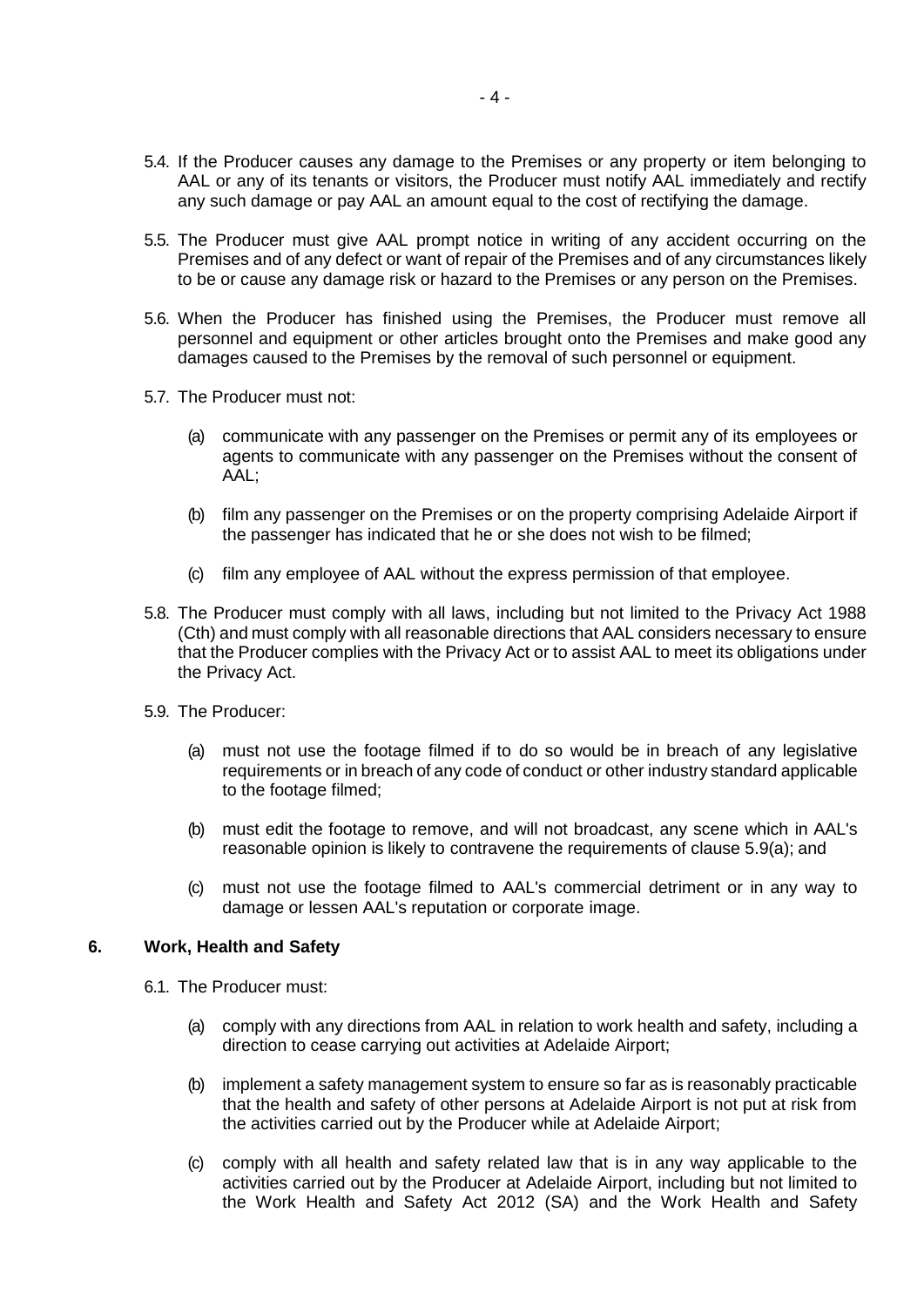Regulations 2013 (SA).

## **7. Airside and Mandatory Requirements**

- 7.1. The Producer and the Producer's Personnel are obliged to understand the distinction between 'landside' parts of the airport and 'airside' parts of the airport for the purposes of the Airports Act 1996 (Cth) and to comply with all of the requirements of the Airports Act 1996 (Cth) and any other Law in relation to services performed on and associated activities and entry into and exit from landside parts of the airport and airside parts of the airport.
- 7.2. Without limiting any other provision of the Agreement, the Producer shall ensure that it and the Producer's Personnel shall:
	- (a) comply with any law or legislative requirements in relation to access to, use of and activities on any parts of the Airport which are deemed to be 'airside' for the purpose of the Airports Act (Cth);
	- (b) comply with any notices directions or stipulations issued by AAL in relation to access to, exit from, use of or activities on any parts of the Airport (whether 'landside' or 'airside') so as to achieve levels of security and safety which are acceptable to AAL in its reasonable discretion; and
	- (c) promptly and efficiently satisfy, comply with and observe all present and future statutory requirements and the requirements, directions and orders of any relevant authority relating to or effecting the use or condition of Adelaide Airport or the Producer's use of the airport for the purposes of the Approved Purpose.
- 7.3. The Producer must at all times comply with the provisions of the policy document entitled AAL Airside Operating Conditions in undertaking any activities or operations in parts of Adelaide Airport that are deemed to be 'airside' under the Airports Act (Cth) and if there is any inconsistency between the provisions of the AAL Airside Operating Conditions and the balance of this Agreement then the Producer must immediately seek clarification and directions from AAL to resolve the inconsistency.

# **8. AAL's Obligations**

8.1. Subject to the Producer complying with its obligations under this Agreement, AAL consents to the footage filmed by the Producer on the Premises being incorporated into the Film and any trailers, film clips, advertising or publicity materials for the Film and assigns all rights, title and interests, including present and future copyright, in the footage to the Producer.

# **9. Indemnity**

- 9.1. The Producer indemnifies and must indemnify AAL against all expenses, losses, liabilities, damages and costs (on a solicitor and own client basis, whether incurred by or awarded against AAL) that AAL may sustain or incur:
	- (a) as a result of any breach or default by the Producer in the performance of its obligations under this Agreement including (without limitation) any use of the Premises other than for the Approved Purpose and any use of the photography, footage and other material other than for the Approved Purpose;
	- (b) as a result of any loss of or damage to any property, or injury to or death of any person, caused by any negligent act or omission or wilful misconduct or misleading or deceptive conduct of the Producer or its employees, contractors or agents; or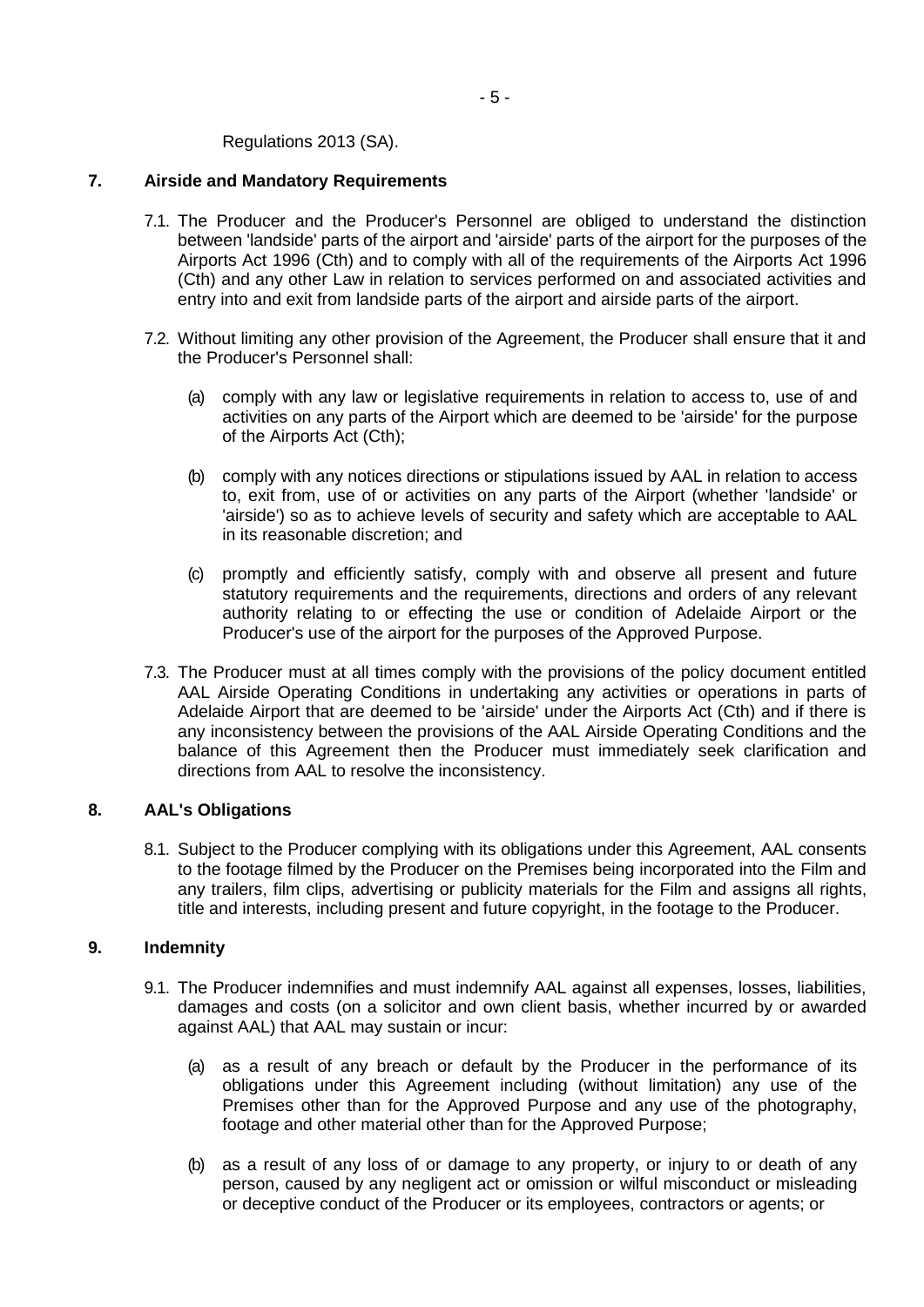- (c) as a result of any other wilful act or omission of the Producer or its employees, contractors and agents.
- 9.2. This indemnity will continue after and survive the expiration or termination of this Agreement.

## **10. Insurance**

- 10.1. The Producer will, for the duration of the Producer's use of the Premises, take out appropriate insurance cover in respect of liability for loss injury or damage to any person or property whatsoever (including without limitation the persons or property of any of AAL, the Producer and the officers employees agents customers invitees and licensees of either of them) caused or arising out of any act of or omission by any of AAL or the Producer and the officers employees agents customers invitees and licensees of either of them on in about to from or in relation to the Premises or its condition of state of repair or its use in an amount per claim not less than the amount specified in Item 6 of this Schedule.
- 10.2. The following provisions will apply to the insurance policy or policies effected pursuant to clause 10.1:
	- (a) the policy shall be taken out with an insurer approved by AAL (which approval shall not be unreasonably withheld) and shall cover such risks and contain such conditions endorsements, exclusions and supplements as approved by AAL. No exclusions, endorsements, material alterations, changes and supplements or reductions in cover are to be made unless first approved in writing by AAL;
	- (b) the Producer and AAL will both be named as insureds;
	- (c) the policies are to expressly provide that any breach of a policy term or condition or any non-disclosure or misrepresentation or any other act or omission by an insured or person whose interest is noted on the policy will not invalidate the policy in respect of any other insureds or persons whose interest are noted on the policy; and
	- (d) the policy shall be arranged in such a manner as the insurer shall not subrogate against AAL or the Producer or subrogate against any of their servants, agents or contractors.

## **11. Assignment**

The Producer will not assign or transfer its rights or obligations under this Agreement without the prior written approval of AAL which consent may be withheld or subject to such conditions as may be determined by AAL in its absolute discretion.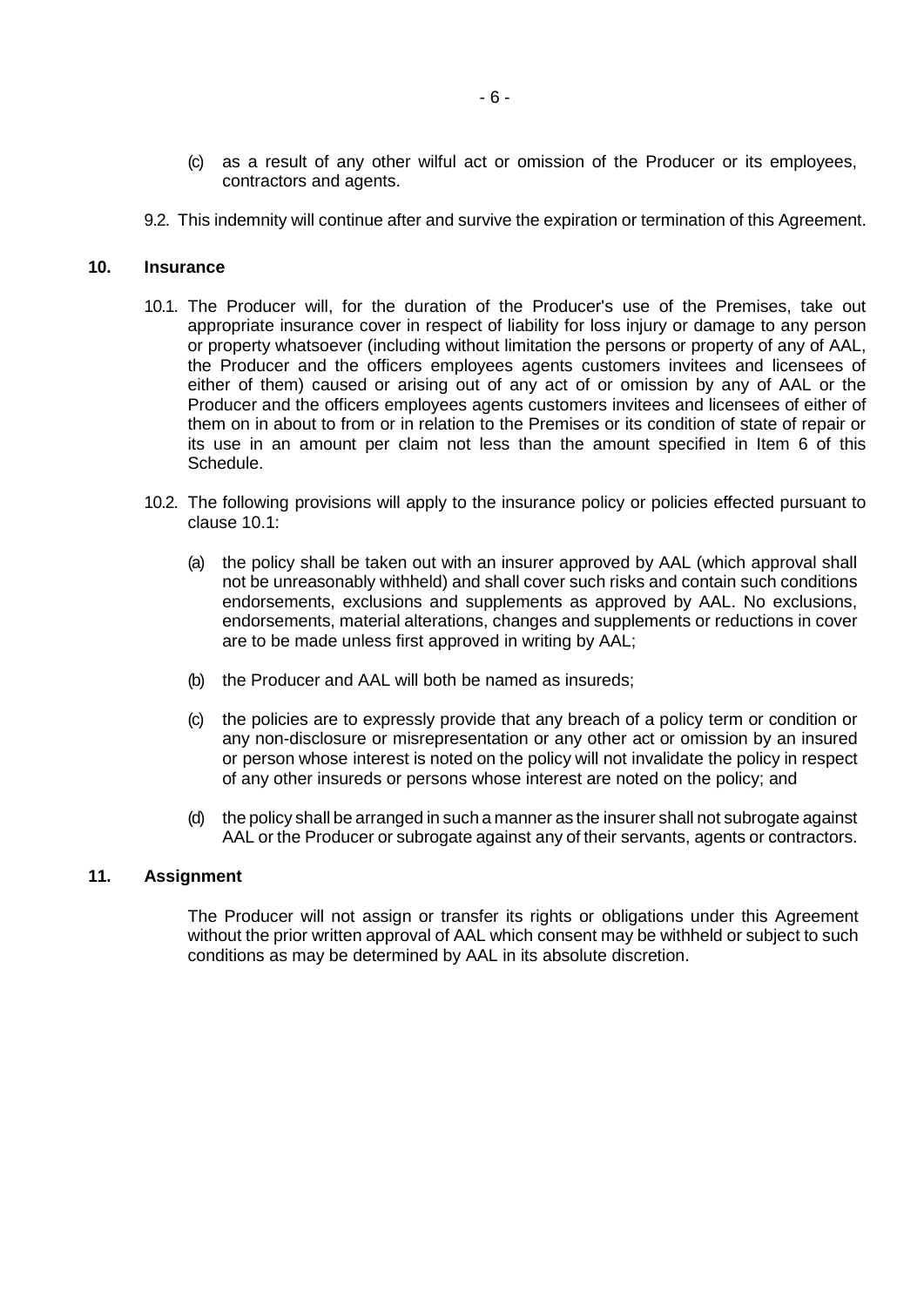**EXECUTED** as an agreement

| SIGNED for an on behalf of ADELAIDE<br><b>AIRPORT LIMITED ABN 78 075 176 653</b><br>by its duly authorised representative |                                        |
|---------------------------------------------------------------------------------------------------------------------------|----------------------------------------|
| who warrants that he/she has lawful<br>authority to execute and bind the company:                                         | Signature of Authorised Representative |
| Signature of Witness                                                                                                      |                                        |
| <b>SIGNED for an on behalf of the Producer</b><br>by its duly authorised representative                                   |                                        |
| who warrants that he/she has lawful<br>authority to execute and bind the company:                                         | Signature of Authorised Representative |

......................................................................... Signature of Witness